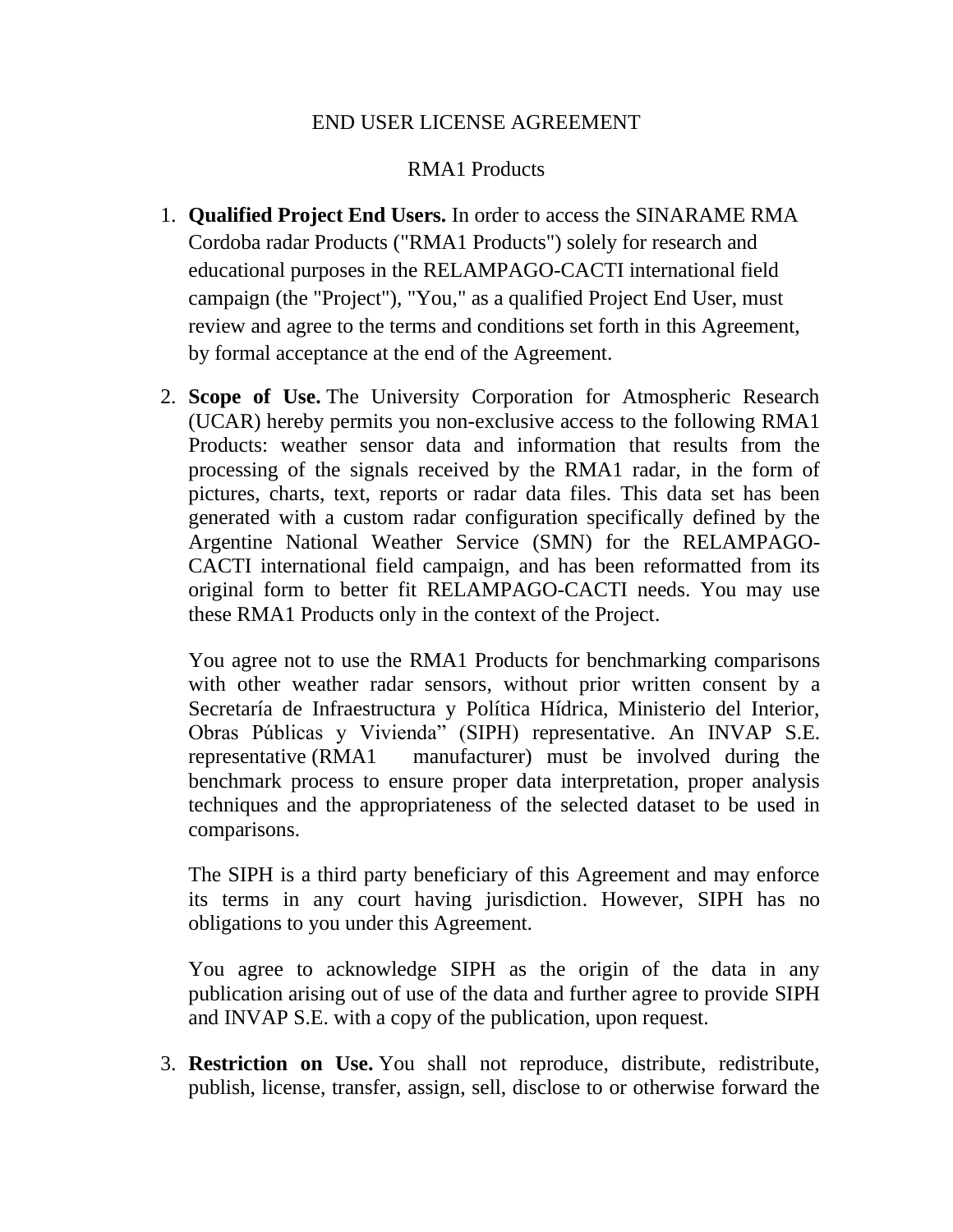RMA1 Products or any associated data, software, documentation or other information to any third party, including subsidiary companies, without the prior written consent of SIPH. Other qualified Project End Users who have agreed to these terms and conditions are an exception to this restriction on use.

- 4. **Termination.** This Agreement automatically terminates at the end of the Project. You may also terminate this Agreement at any time and UCAR may terminate it upon 30-days written notice to You. UCAR may also terminate this Agreement and your access immediately if you violate any of the terms of this Agreement. Sections 3 through 7 of this Agreement shall survive such termination.
- 5. **NO WARRANTIES.** THE RMA1 PRODUCTS AND DATA, ARE PROVIDED "AS IS, WHERE IS, WITH ALL FAULTS." SIPH, SMN, INVAP S.E. AND THE UNIVERSITY CORPORATION FOR ATMOSPHERIC RESEARCH (UCAR) HEREBY NEGATE AND EXPRESSLY DISCLAIM ANY AND ALL REPRESENTATIONS AND WARRANTIES, EXPRESS AND/OR IMPLIED, WITH RESPECT TO THE RMA1 PRODUCTS AND DATA, INCLUDING, WITHOUT LIMITATION, ALL REPRESENTATIONS AND WARRANTIES WITH RESPECT TO ITS AVAILABILITY, FITNESS FOR ANY PARTICULAR PURPOSE, MERCHANTABILITY, ACCURACY, COMPLETENESS, QUALITY OR USEFULNESS. YOU ACKNOWLEDGE THAT ANY USE OF AND/OR RELIANCE ON THE DATA IS AT YOUR OWN RISK. UNDER NO CIRCUMSTANCES, INCLUDING NEGLIGENCE, SHALL SIPH, SMN, INVAP S.E. OR UCAR BE LIABLE FOR ANY DAMAGES, WHETHER DIRECT, INCIDENTAL, SPECIAL, INDIRECT OR CONSEQUENTIAL DAMAGES INCLUDING LOST REVENUE, PROFIT OR DATA, WHETHER IN AN ACTION IN CONTRACT OR TORT ARISING OUT OF OR RELATING TO THE USE OF OR INABILITY TO USE THE RMA1 PRODUCTS OR DATA.
- 6. During the data collection campaign for the RELAMPAGO-CACTI project, the RMA1 radar used a particular operational configuration, different from the rest of the radars of the SINARAME network. This specific configuration was defined as a tradeoff on the requirements for radar operational use and the requirements of the scientists of the RELAMPAGO-CACTI project. The quality requirements for scientific use are contrasted with the speed of data update required for operational use, so this particular configuration was reached with a compromise between both requirements and it should be understood that both the final quality of the data and the operational availability was conditioned accordingly.